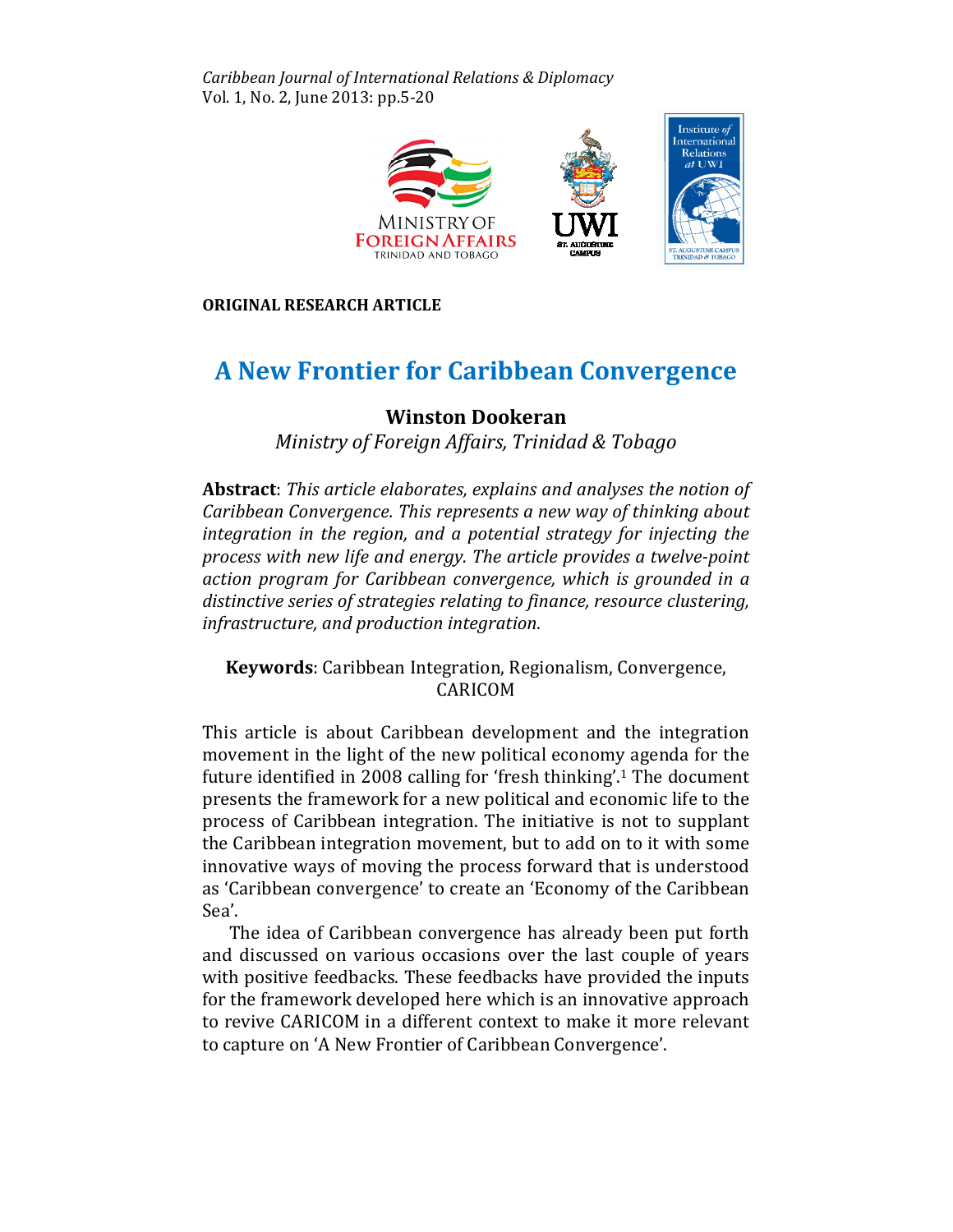Some concerns recently raised by ECLAC were the mechanisms of convergence and the modalities to engage the private sector in CARICOM. 2 The framework addresses these concerns first through the partnership approach, and more specifically, through fostering public-private partnerships across the economy of the Caribbean Sea. The Trinidad and Tobago Chapter of the Caribbean Growth Forum identified the three themes (investment climate, logistics and connectivity, skills and productivity) to be achieved through public-private partnerships.3 This document is already a step ahead in addressing these issues through its twelve-point action program for Caribbean convergence.

It is a matter of necessity and urgency that we push this process of Caribbean Sea convergence to make it happen. It is hoped that the CARICOM Foreign Ministers will adopt the concrete proposals made in this document.

The document is divided into three main parts. Part I presents the premise and analytic of the framework of where we want to go. It discusses the rationale for convergence and conceptualizes the Caribbean Sea space and identifies the pillars of sustainable convergence. Part II deals with the process and policy by establishing the criteria for sustaining convergence. Part III shows how the process of convergence can be executed. It identifies the existing modalities to achieve the convergence outcome through a new policy declaration.

## CARIBBEAN SEA CONVERGENCE: PERSPECTIVE, PILLARS AND PARTNERSHIP

#### A Perspective

Before discussing Caribbean Sea Convergence (CSC) itself, we need to place it in its right context by providing a brief overview of the background against which this notion of convergence emerges.

The CARICOM institutional framework has reached its limits, and many prominent leaders and scholars have already voiced this fact. Sir Shridath Ramphal emphatically notes that the leadership in the region has 'put the gears of CARICOM Single Market in neutral and the gears of CARICOM Single Economy into reverse'. The countries in the region have been steadily drawing away from each other.4 Although the CARICOM was a political concept from its inception, it has become an economic project.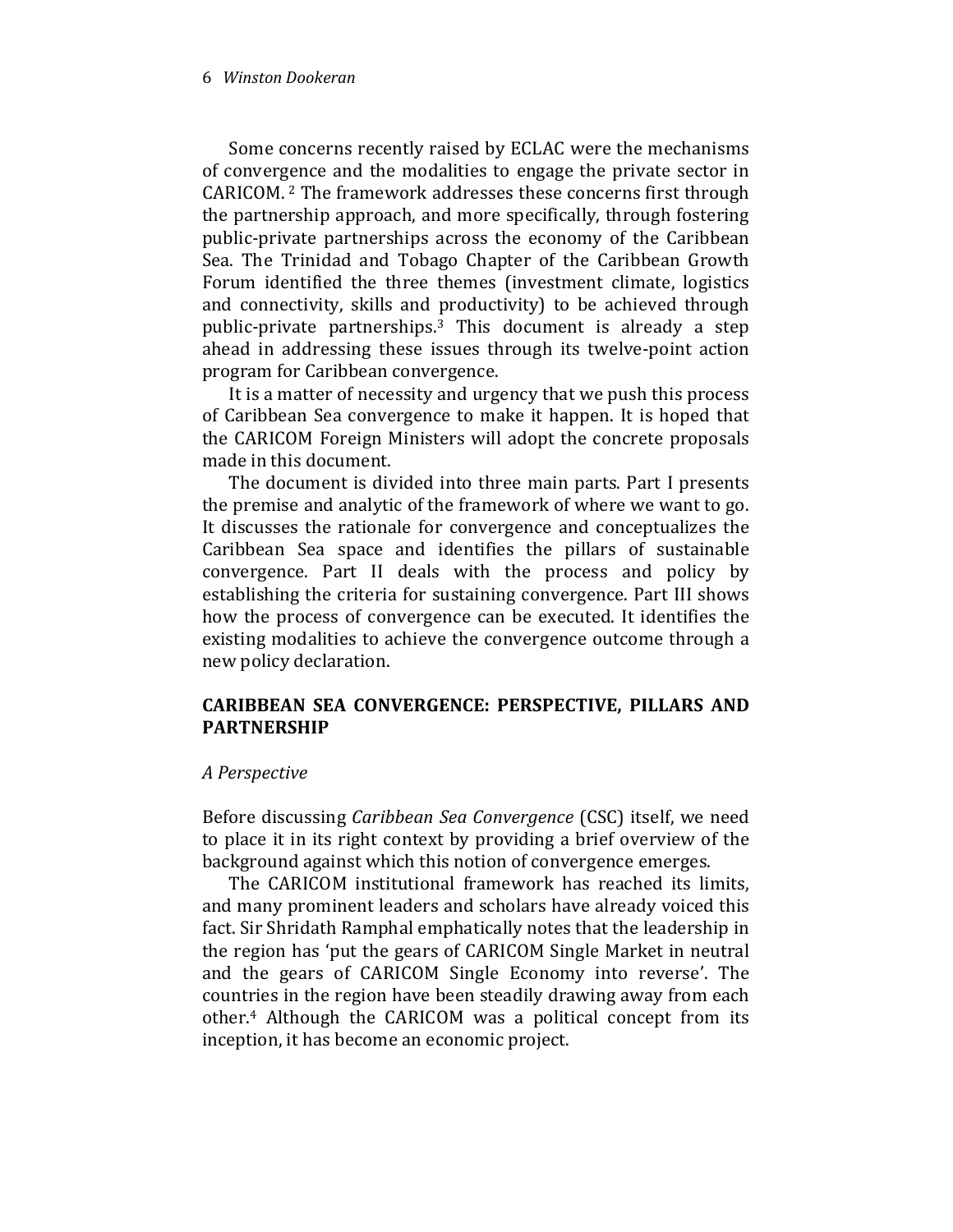The Caribbean institutions are 'enslaved by the methods of the past' and 'paralysis in thinking'. It is no longer economically workable. The logic of economics that drove this project has been trade and markets.<sup>5</sup> However, the convergence argument here is that trade and markets should be buttressed by production, distribution and competitiveness.

The former Prime Minister of Jamaica, P.J. Patterson, has commented that the Caribbean integration has had pitfalls and if it does not change, it will disappear.6 In the current context, the forces of integration elsewhere in the world are shaken by the roots because integration is multi-track in nature – they are local, regional and international all at the same time.<sup>7</sup> Furthermore, the CARICOM as an economic project was mostly designed as integration of markets and expansion of trade with negligible attention to the most important economic and market actor, the private sector.

Apparently, CARICOM integration as a process has reached its limits. The issue is not whether CARICOM integration has failed or disappearing. Norman Girvan has aptly stated that economic integration in the Caribbean is still work in progress; and what has been accomplished so far has not impacted significantly on regional economic development.8 The nature of the exercise of sovereignty has posed a constant challenge and therefore the urgency to be innovative and flexible.<sup>9</sup>

The issue is about fresh thinking and innovative ways of moving the process beyond CARICOM integration to Caribbean Sea convergence. This convergence process offers greater flexibility and benefits for the Caribbean Sea economies in responding to emerging global challenges to capture a new frontier space.

### The Purpose: Economy of the Caribbean Sea

We know that the nature and characteristics of small Caribbean economies make them extremely sensitive to global trends. The success of these economies is dependent on how flexible they are to adapt and adjust to the changing global conditions. We are getting some glimpses of the future in current discussions from ECLAC<sup>10</sup> to the emerging Post-2015 development framework.<sup>11</sup> There will be a greater role for public-private partnerships driven by non-state entities.12 The effect of global financial rulemaking on small and medium economies has already been noted.<sup>13</sup> Furthermore, the global economic and financial architecture has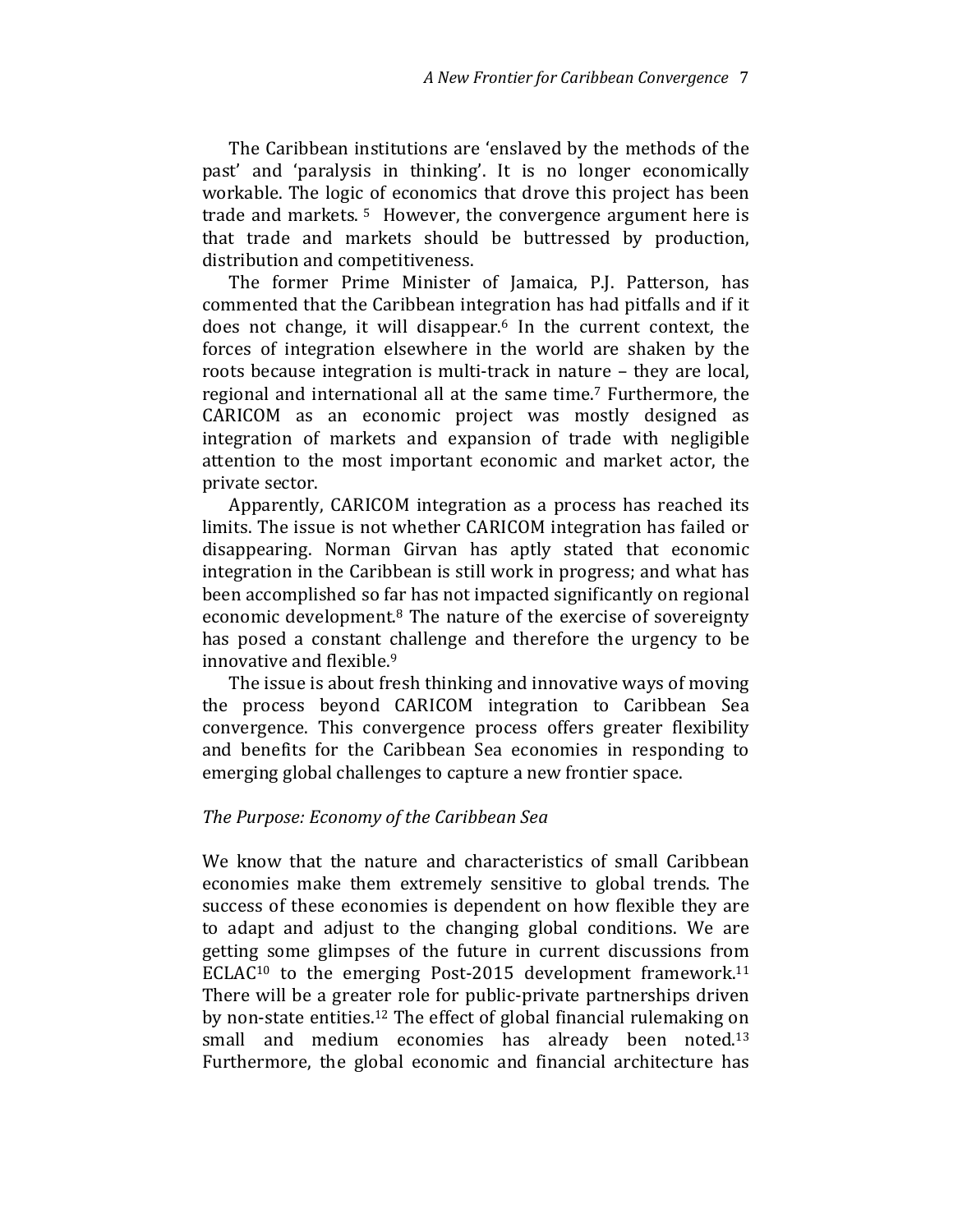changed from G7 to now G20, which has its own implications on our region.14 Even the ACP-EU relations will undergo fundamental changes in the future as the recent briefing paper notes that there is a tacit understanding among Europeans that the ball is in the ACP's court in terms of defining and determining their own future as a group and its relationship *vis-à-vis* the EU as such.<sup>15</sup>

The glimpses above on emerging global trends provide compelling reasons that the new frontier for Caribbean Sea convergence is about capturing on the future. There are definite gains in converging to respond to emerging global changes. Expanding the economic space provided the scope for leverage in production and competitiveness. The Caribbean Sea as a special space has already been recognized by the Association of Caribbean States (ACS) which has even established a Caribbean Sea Commission.16 The Draft Declaration of Haiti endorses the

initiative of the Republic of Trinidad and Tobago to promote economic advancement in the region through the creation of a Convergence Process structured on the facilitation of capital movement, the integration of capital markets, the development of transportation infrastructure and the reorientation of the policies of the International Financial Institutions to better equip regional economies to withstand exogenous shocks. <sup>17</sup>

ECLAC clearly calls for broader regional forums to foster cooperation that can unlock the synergies of different sub regions and progress toward gradual convergence of regional economic space.<sup>18</sup> It is against the above background that this framework advocates the Caribbean Sea convergence as moving the process forward. The framework moves the Caribbean integration process into the direction of convergence. Put simply, there is another, better way for capturing the future through a new frontier for Caribbean convergence.

The convergence framework draws upon the practical convergence taking place in the world today, as opposed to integration. The focus is on converging economies regardless of structures, because structural integration is a problem everywhere – e.g. Latin America, Caribbean and Europe.

Therefore convergence of 'economic spaces' is a response to the limitations of the CARICOM integration process and development challenges. Accordingly, convergence is a shift from a physically limited plane to an 'open economic space'.19 In the first instance,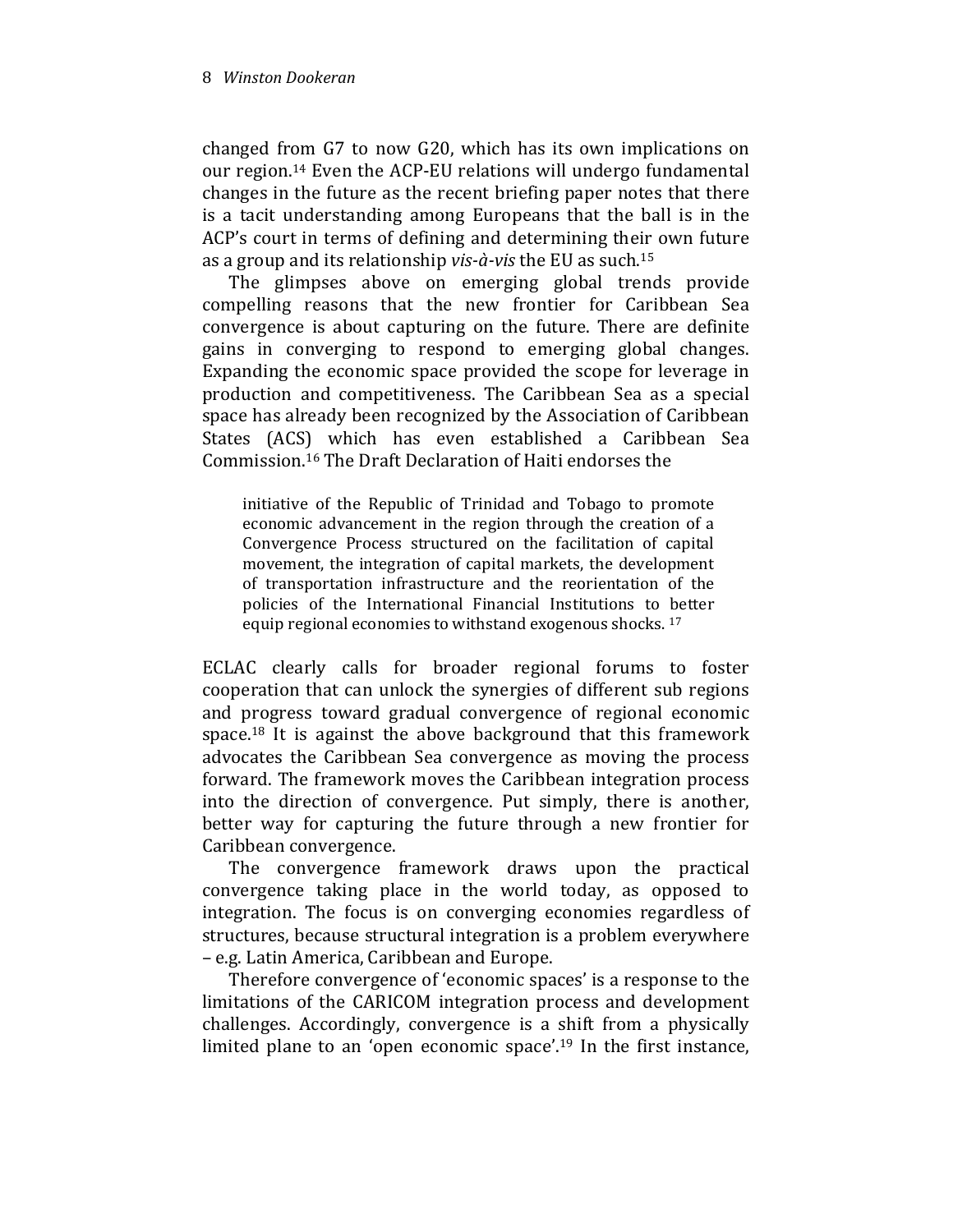convergence is expanding the CARICOM to include the Dominican Republic, the Dutch and French islands and French Guyana.

Convergence is not about creating something new. Nor is it opposed to CARICOM integration. Rather, it is about bringing new political and economic dynamics to the process of Caribbean integration by reworking the existing frameworks in 'innovative' and 'flexible' ways (logics of politics) to cope with changing global realities, and redefining the modalities of execution.

What is innovative in this convergence framework is a new form of public-private partnership within an 'economy of the Caribbean Sea' with a focus on production integration, distribution and competitiveness (the logic of economics) as supporting trade and markets. Therefore, we need to understand convergence as moving from the limitations of Caribbean integration towards a new frontier for Caribbean convergence. Convergence is about adding future value to the workings of the integration process, and support the structures built over the last forty years. This is in line with the call for building regional capacity to address global challenges.<sup>20</sup>

#### Performance Pillars of the CSC Economy

In order to be sustainable, the Caribbean Sea economy has to be built on the following four pillars:

#### a) Inclusive & Equitable Development

Inclusiveness also implies enlargement of the Caribbean to bring in the other islands and widening of trade arrangement to include the Caribbean Sea economies consisting of a market of 40 million (inclusive of Cuba). Therefore, the proposal is to include Dominican Republic as member of CARICOM and to incorporate the other French and Dutch islands and French Guiana into the CARICOM framework. Inclusive development also implies a new partnership approach to include in the process all actors and agency like the private sector and civil society to improve the quality of life for all stakeholders.

#### b) Transformative & Endogenous Growth

Endogenous growth must be based on regional space involving stakeholders at national and regional levels. The drivers of endogenous growth are growth in the capital sector, capacity to pool regional resources, and the restructuring of domestic and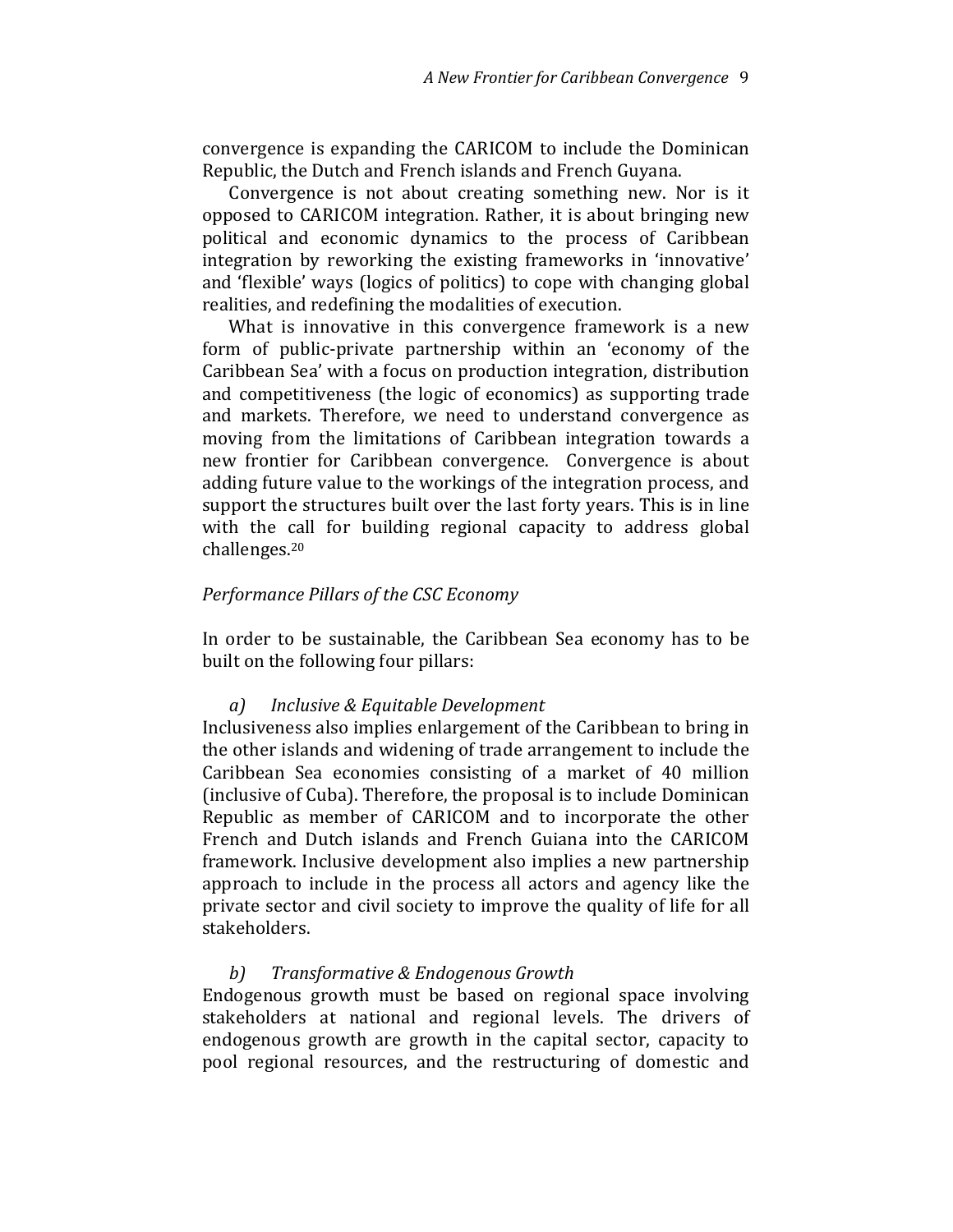foreign investments/finance.<sup>21</sup> This implies a transformative approach by fostering a new public-private partnership. Endogenous growth should be predominantly private sectordriven.

A fast-track policy-making included in convergence will provide the stimulus for the private sector. Secondly, transformative endogenous growth means redefining the role of development finance and equity in the Caribbean Sea space. Thirdly, endogenous growth implies that production, distribution and competition should be addressed at the same time.

c) Innovative & Entrepreneurial Competitiveness Building a competitive Caribbean Sea economic space is an absolute necessity for the new frontier of Caribbean convergence. In the current global context, ICTs are central to efficiency and competitiveness. Competitiveness is driven by innovation in the areas of science and technology as well as entrepreneurship.

 Improving labour productivity and skills in the Caribbean Sea space is crucial. Access to finance, supporting environment to business and innovation, promotion of entrepreneurship and the private sector will enhance the region's potential of capturing a new frontier for Caribbean convergence. Competitiveness is also enhanced by expanding trade and markets across the Caribbean Sea space.

# d) Adaptive & Re-aligned Institutions

Institutions are key mechanisms for execution and sustainable convergence. If sustainability of actions is critical to convergence then the roles of adaptive institutions become central. It means realigning existing regional institutions to achieve Caribbean Sea convergence in a sustainable way. It also implies a re-orientation of policy imperative to align the regional institutions to the convergence outcome. There are a number of regional institutions that can become the modalities of execution.

# A Partnership Approach

The discussions on 'Regional Economic Integration: Caribbean Convergence and Competitiveness' in the Caribbean Growth Forum Launch Event (2012) in a way set the tone for action and change. Two important issues were recognized: the 'political imperative of convergence' and the need for 'appropriate correcting mechanisms' that align the needs of the local with the regional. It was also noted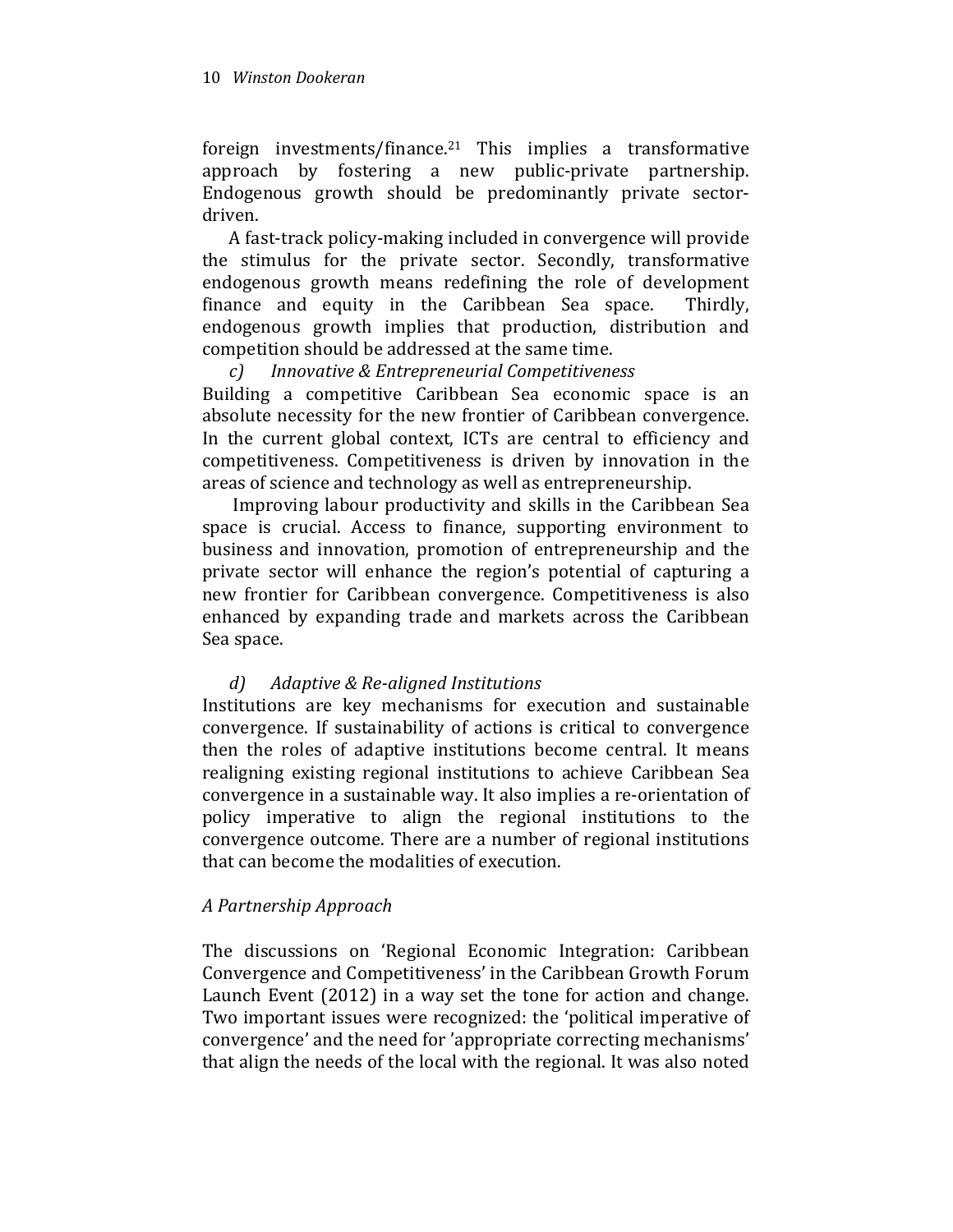that the problem with the Caribbean integration is in 'failure of implementation'. The larger Caribbean space is heterogeneous with contrasting economic differences that are politically sensitive. The discussions concluded that the rationale for integration and/or convergence should be first political, meaning political collaboration (i.e. political logic).

The new perception of convergence needs to be understood as 'a new economic space' where there is partnership not just across the Caribbean Sea space, but also between the public and the private sectors. It is the forging of a right partnership toward productive efficiency. Convergence therefore implies a partnership (inclusiveness and cooperation) among public and private actors in the economies of the Caribbean Sea emphasizing equality and equity as integral components.

The aim of such a partnership is to achieve the goals of production integration, competitiveness and distribution across this economic space (i.e. the economic logic), in addition to trade and markets. According to this economic logic, convergence in not just about enlargement of markets and trade, it is about making the region resilient and globally competitive to capture on the future.

The partnership approach is a stakeholder approach that provides us with a practical way forward in aligning the national with an economy of the Caribbean – i.e. harmonization of a Caribbean Sea agenda. Central to this regional space is aligning the logic of politics (inclusiveness, cooperation) with logic of economics (production integration, competitiveness and distribution).

Creating the Caribbean Sea economy is first a politics-driven process requiring a partnership approach. Therefore, the immediate policy requirement is to grant membership to Dominican Republic. The French and Dutch speaking islands have applied for associate membership and should be granted membership. Initiatives need to be taken to incorporate French Guyana into the CARICOM framework. These are issues to resolve but not issues to prohibit.

# CRITICAL CONVERGENCE STRATEGIES FOR ACHIEVING CARIBBEAN SEA CONVERGENCE

A careful review of the various ideas and solutions put forth so far identify four broad convergence strategies to support the pillars of the Caribbean Sea economy: finance, clustering, infrastructure and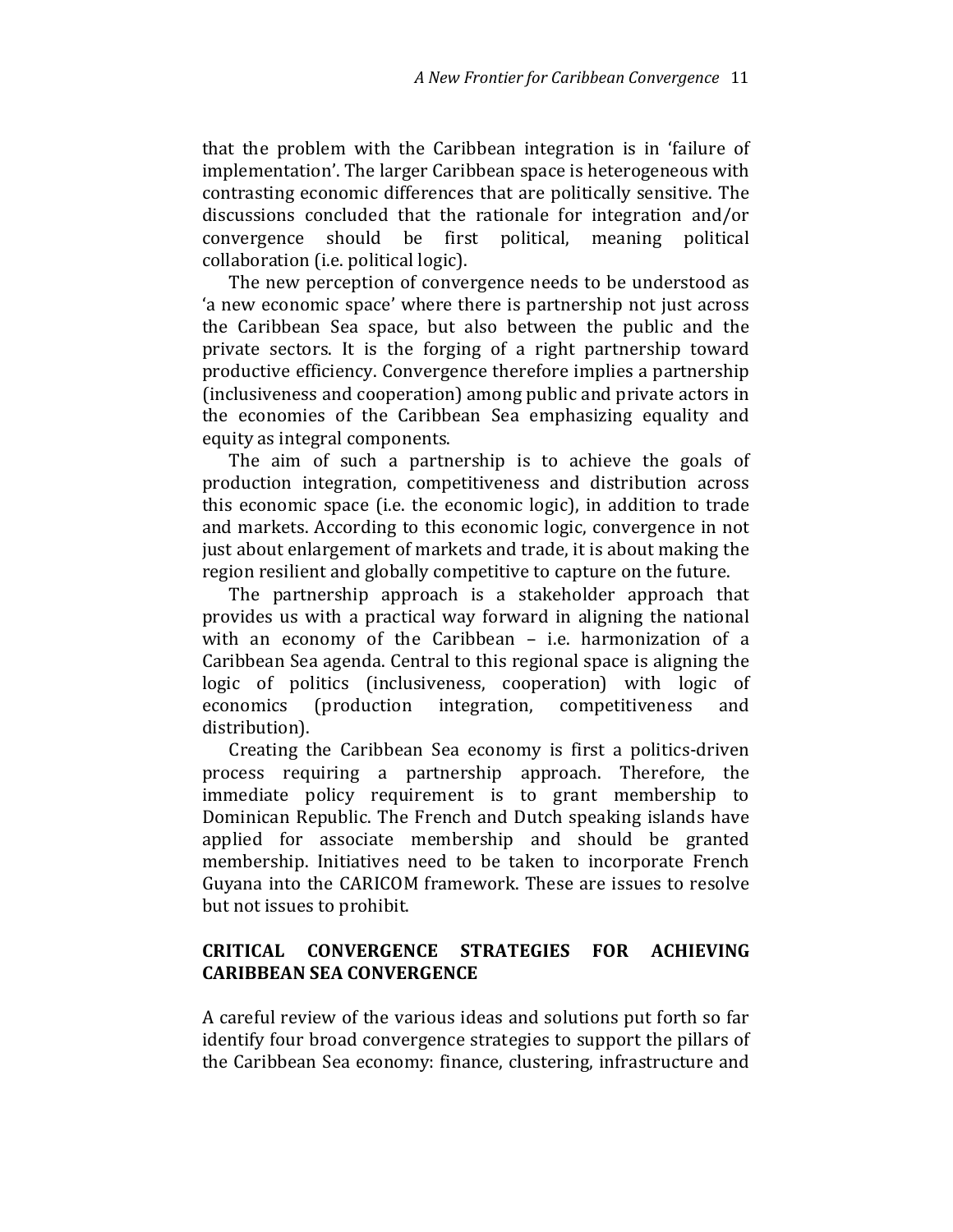production. These strategies are mutually interdependent and therefore need to be addressed together. The whole convergence process rests on executing these strategies. While these may appear as broad regional strategies, the specifics will be closely studied and spelled out by research and policy groups that are proposed in the policy imperatives

# Finance Strategy

The economic convergence process will have to confront political challenges and redesigning of the economic and financial architecture. Finance and liquidity are the lifeblood of any economic system (national, regional or global). The task is to shore up sufficient regional finance to ensure there is enough liquidity to support convergence. There are four ways to achieve this financial strategy: Buffers, capital mobility, regional stock market and development finance.

The buffers we are alluding to are those that are internally generated and shored up as sovereign wealth funds and international reserves. The other form of buffer is that which is externally supportive of small states and exist in terms of international institutions. These forms of regional and national buffers provide the necessary flexibility to adjust to a new frontier of Caribbean convergence. The requirement of national buffers will also act as a disciplining the fiscal policy of respective economies of the Caribbean Sea. Furthermore, these economies will also need to look at engaging other Latin American countries and the emerging markets in finding new buffers.<sup>22</sup>

Creation of a regional stock exchange is an added advantage in expanding regional production, trade and equity markets. There must be a fully integrated capital market, free flow of capital, open investment strategies, accompanied by a review of double taxation treaties.23 We will need to review and harmonize rules that facilitate movement of capital in the economy of the Caribbean Sea. The financial sector in the Caribbean has a size of 350% of GDP and yet the region is in major deficit or public financing.<sup>24</sup> Therefore, convergence will also require redefining the role of development finance institutions that must respond to the needs for a new convergence process.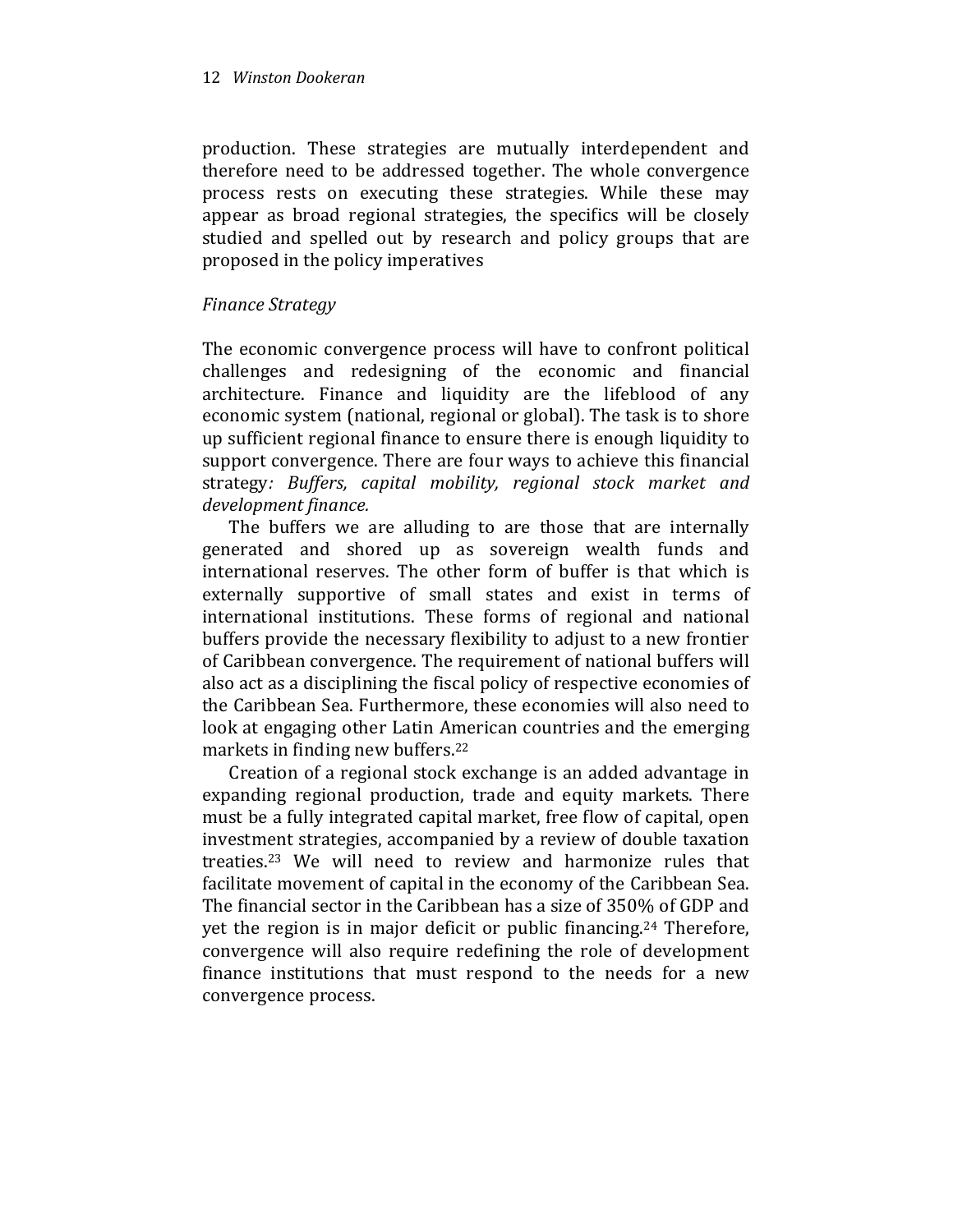### Resource Clustering Strategy

Clustering is a regional grouping of firms and institutions. They include an array of collaborating and competing services and providers that create a specialized infrastructure supporting the industries and businesses. Typically, clustering draws upon shared talent pool of specialized skills and/or resources. Clustering represents a synergy and dynamic relationship between companies, stakeholders, institutions and economies in the region.25 They contribute to developing regional networking, and through public-private partnerships.

Regional clusters have the ability to offer local goods and services, knowledge and linkups that cannot be matched by outside rivals. In this way clustering can contribute to innovative competitiveness transformative endogenous growth. Clustering also relates to production integration that will enhance regional competitiveness and value-added manufacturing and services. It means the clustering of regional resources to consolidate growth, innovation and competitiveness. For instance, regional 'branding' of products and multi-destination tourism are ways of clustering.

Clustering would also mean a regional strategy for capital mobility, foreign direct investment (FDI), facilitate regional transfer of knowledge, skills and technology, regionally based and owned investments for promoting innovation, and a regional strategy for ICTs and information exchange. There are also synergies in clustering universities and technical institutions in the region – e.g. partnering for innovation and competitiveness. Clustering is about complementarities in convergence in the Caribbean Sea economic space. Pooling of resources could precipitate faster and more sustained growth which could then spill over to impact all other countries. It could also imply Caribbean convergence of capital with resource rich countries driving the process.

#### Infrastructure Strategy

The infrastructure for the new frontier of Caribbean convergence includes terrestrial transport linkages, aerial linkages and communications technology with cross-border capabilities, border management and security and regulation of movement of people. Improved and low cost regional transport (e.g. liberalize and encourage regionally-based/owned low cost carriers to compete)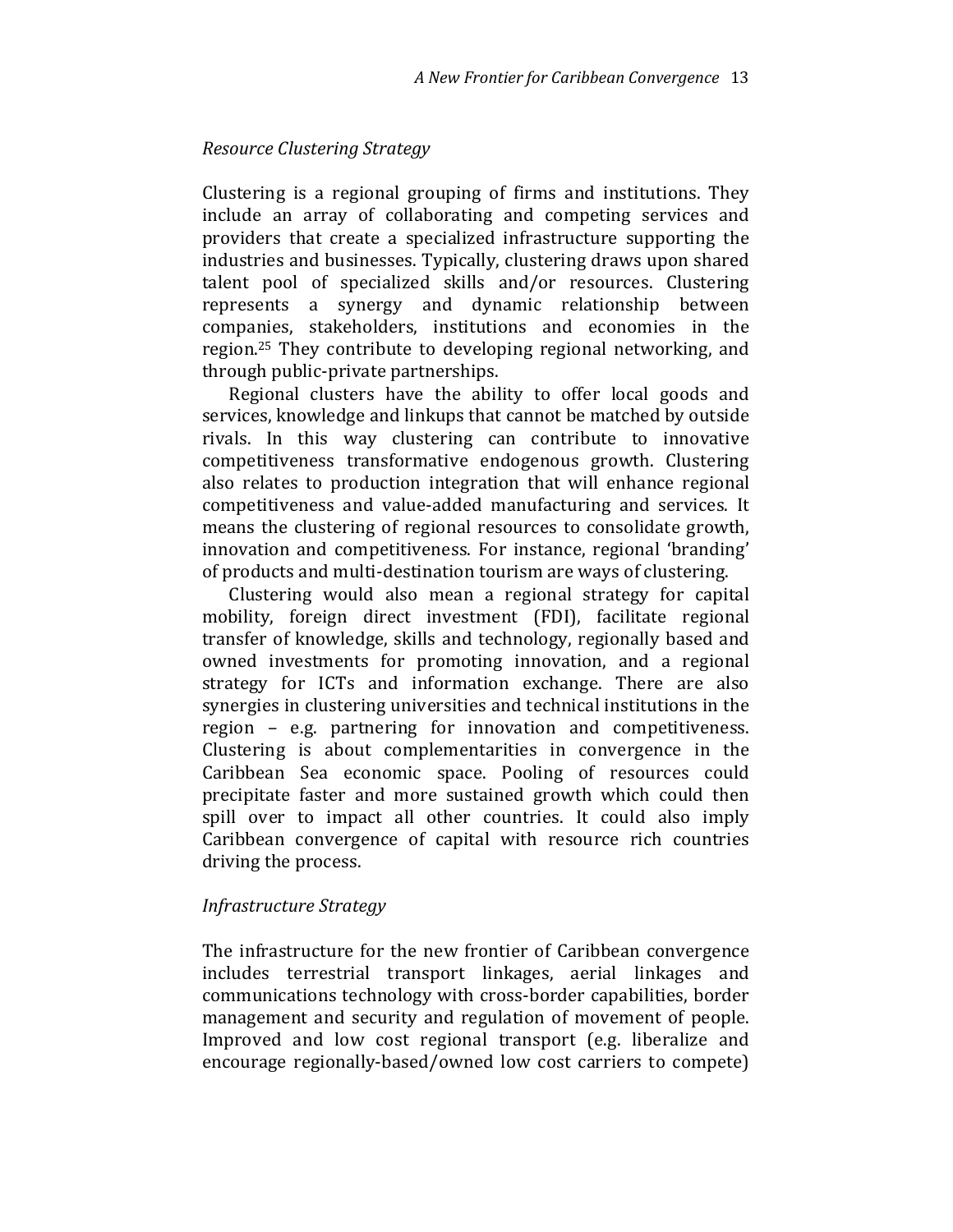is absolutely critical to facilitate greater movement of goods and people within the region.

Endogenous growth also needs to improve labour productivity, especially targeting youth and address equality and equity that benefit all stakeholders. Improving infrastructure facilitates quicker and cheaper movement of goods, services and people.

Regionally-owned (private and/or public) low cost air carriers operating in the economy of the Caribbean Sea will boost trade, production, and multiple tourist destinations. This in itself will promote entrepreneurship and business opportunities across the economic space – a kind of spread effect that will lock in the private sector. There is tremendous scope for public-private partnerships in developing the region's infrastructure (universities, R&D centres, hospitals, air and sea transportation networks, telecommunications network).

# Industry & Production Strategy

A strategy of production integration is central to all the pillars of the economy of the Caribbean Sea.26 The emphasis is on the private sector led production integration. The important issue here is to design appropriate modalities to stimulate private sector response. These modalities need to be incorporated in the partnership approach. Including the private sector as stakeholders in the new public-private partnership would invigorate the private sector.

The public-private partnership needs to be accompanied by a Caribbean Investment Program designed to foster production distribution and integration across the convergence space. This will stimulate sub-contracting and outsourcing of manufacturing and services which will in turn reinforce entrepreneurship and competitiveness across the Caribbean Sea economic space.

Production integration buttressed by capital mobility and regional equity markets will unleash a whole new regional economic dynamism in creating a new frontier of Caribbean convergence. It has been noted that encouraging regional value chains would link the internationalization decisions of the leading economic players with convergence process.<sup>27</sup> The strategy should focus on reducing transaction costs and coordinating the supply of regional public goods and to generate regional value chains.28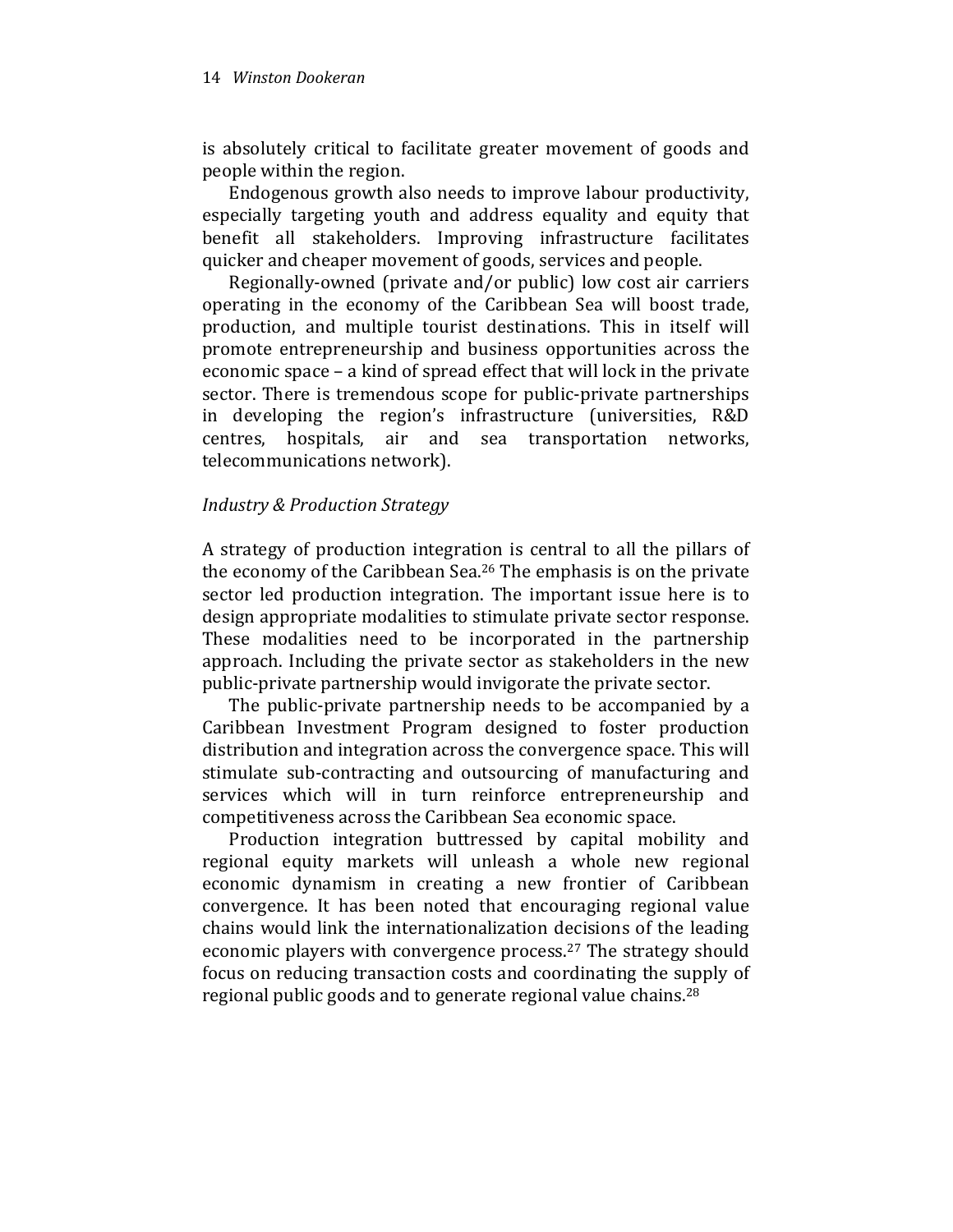# POLICY EXECUTION AND OUTCOMES: INSTITUTIONAL DRIVERS OF CARIBBEAN SEA CONVERGENCE

## Institutional Convergence Drivers

Our framework includes 'adaptive institutions' as a pillar of convergence. We will need to realign existing delivery instruments to adapt to the convergence process. Therefore we briefly examine existing institutions and organizations that can serve as modalities of execution towards a new frontier of Caribbean convergence:

- CARICOM Secretariat is the principle administrative organ of CARICOM. The new Ambassador to CARICOM, Dr. Clarence Henry, has indicated that there is need for CARICOM through its secretariat to 'devise a Marshall-like strategic development plan to propel economic recovery.
- The Revised Treaty of Chaguaramas (2001) has led to the creation of a regional fund (Caribbean Development Fund) to provide technical and financial assistance to address the issue of regional asymmetries among CARICOM members.
- Latin American and Caribbean Economic System (SELA) established in 1994, provides consultation and coordination for the adoption of common positions and strategies to foster cooperation and integration among countries in Latin America and the Caribbean.
- Association of Caribbean States (ACS) is an organization established in 1994 to strengthen regional cooperation and integration process with a view of creating an enhanced economic space in the region.
- Caribbean Sea Commission established in 2008 under the auspices of ACS. Its purpose is to share information, provide advice and build consensus among partners in the wider Caribbean region over ocean governance.
- The Economic Commission for Latin America and the Caribbean (ECLAC) – Caribbean was included in 1984. It is the central entity on issues of the region as a whole and for policy.
- Council for Trade and Economic Development (COTED) under the auspices of CARICOM Secretariat to promote issues of trade and economic development in the region.
- Caribbean Growth Forum (CGF) launched in 2012 is an initiative to facilitate a platform for public-private dialogue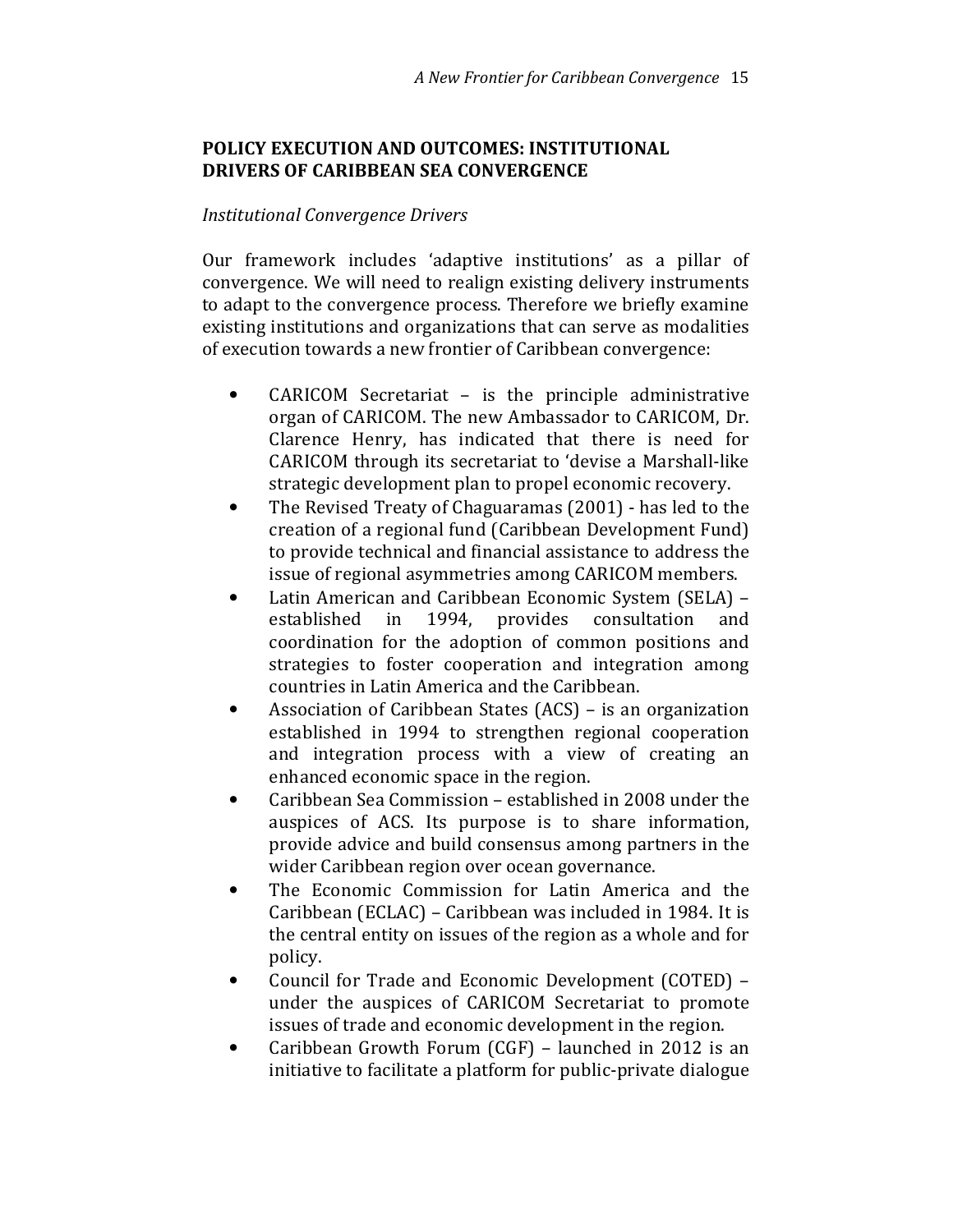around the growth challenge. It engages a broad group of stakeholders and critical players including the private sector and civil society.

# Policy Imperatives: A Twelve Point Action Proposal

We acknowledge that it is now necessary to design and engineer catalytic drivers to propel the structural and institutional changes. Restructuring of the CARICOM Secretariat alone is not enough as there is need for an additional catalyst on a more permanent basis that will keep driving the process/structure and by including the private sector. This is only the beginnings in a strategic direction as a starting point of a narrative for speeding up the process which involves inclusiveness, rationalization and improved management.

This framework of moving towards a new frontier of Caribbean convergence has generated some policy imperatives that require immediate attention and decision at this meeting. The CARICOM Foreign Ministers hereby recommend the adoption of the following twelve-point proposal for action, with immediate effect, to move the process in the direction of a 'New Frontier for Caribbean Convergence' to establish the 'Economy of the Caribbean Sea':

# 1. Expanding the Political and Economic Space

Support and approve the expansion of CARICOM to the Economy of the Caribbean Sea.

- i. Recommend a fast-track decision to facilitate the entry of the Dominican Republic as a member of CARICOM.
- ii. Endorse the incorporation of the Dutch and French Caribbean islands and French Guyana into the CARICOM framework.

# 2. Developing an CSC Integrated Transport Logistics

Reiterate that transport and logistics as critical to achieving transformative endogenous growth and competitiveness in the economy of the Caribbean Sea.

- iii. Propose a ministerial meeting to take place calling all airlines operating in the region to look at how the logistics of transport could be rationalized and improved to provide better interconnection and networking.
- iv. Propose this meeting to look at low cost air carriers involving the region's private sector, and/or public-private partnership to this end.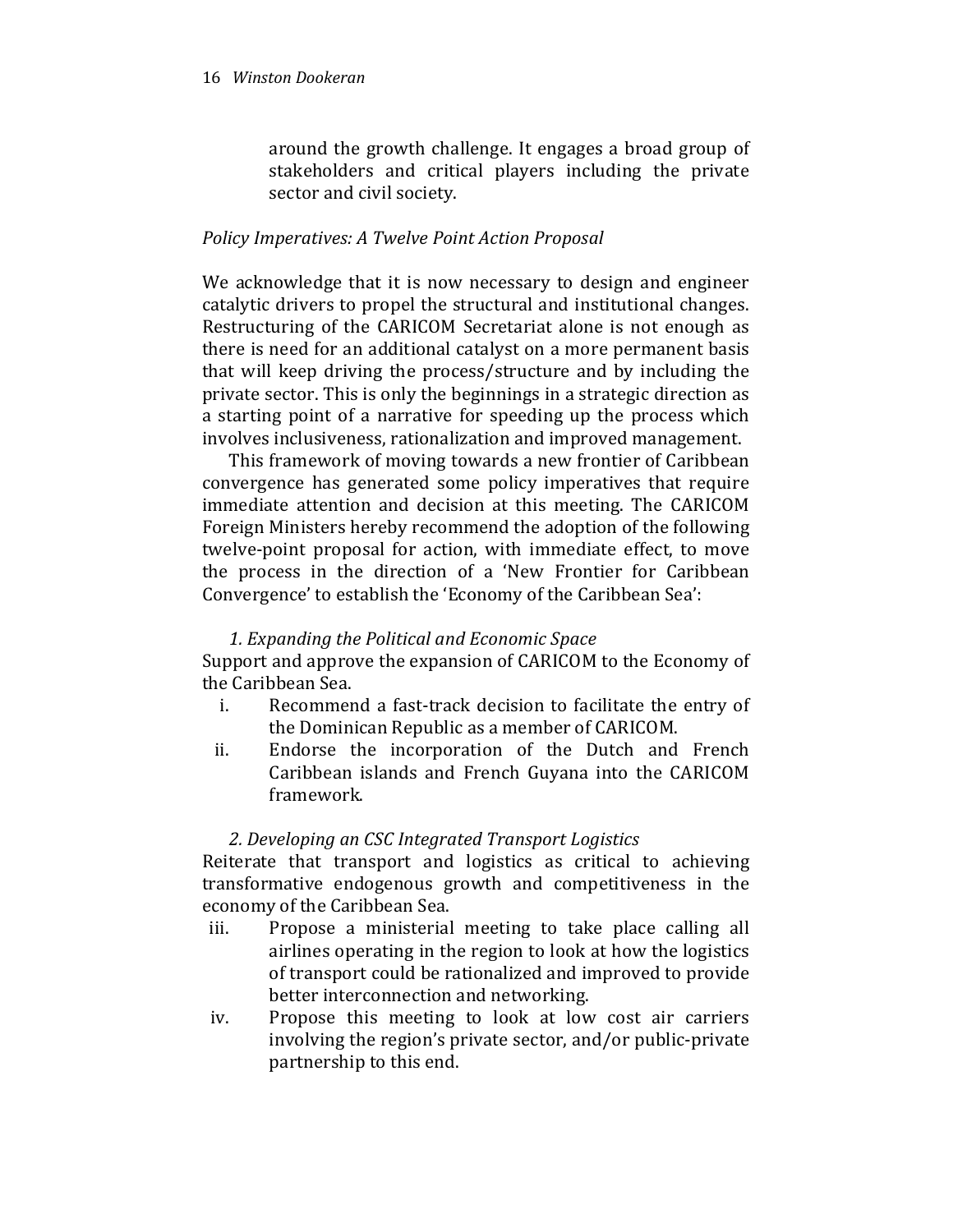v. Establish a regional research group to look at sea transportation and make recommendations for providing a system of sea transportation within the economy of the Caribbean Sea.

# 3. Establishing a CSC Capital Mobility Policy

Endorse that finance and capital mobility is the backbone for sustaining the pillars of convergence of the economy of the Caribbean Sea. Reiterate that there must be a fully integrated capital market and free flow of capital.

- vi. Propose that a single capital market should be established. Therefore, all stock exchanges in the region are mandated to meet and work out the modalities in a time frame.
- vii. Recommend all members of the economy of the Caribbean Sea to create national sovereign wealth funds and regional buffers as a measure to offset external shocks.
- viii. Set up a regional committee to review and harmonize mechanisms to facilitate intra-regional investments. Organize a regional meeting of all private sector organizations to identify areas and strategies of production integration and public-private partnerships.

# 4. Developing CSC Energy and Food Security Policies

Reaffirm that energy and food security are essential for the convergence of the economy of the Caribbean Sea.

- ix. Set up a policy group to look at developing a common energy security plan to clearly define the rules for complementarities in the use and clustering of regional energy and natural resources for a new frontier of Caribbean convergence. To ensure that regional resources will be utilized for strengthening production integration and competitiveness.
- x. Set up a policy group to examine a common policy on selfsufficiency in food.

# 5. Implementing a CSC Finance Policy

Agree that development finance institutions are isolated and compartmentalized into public sector and private sector in their modus operandi.

xi. Propose that all the development finance institutions in the region (CDB, IDB, TAFF, CAE and others) should meet to redesign their lending paradigm in the region to deal with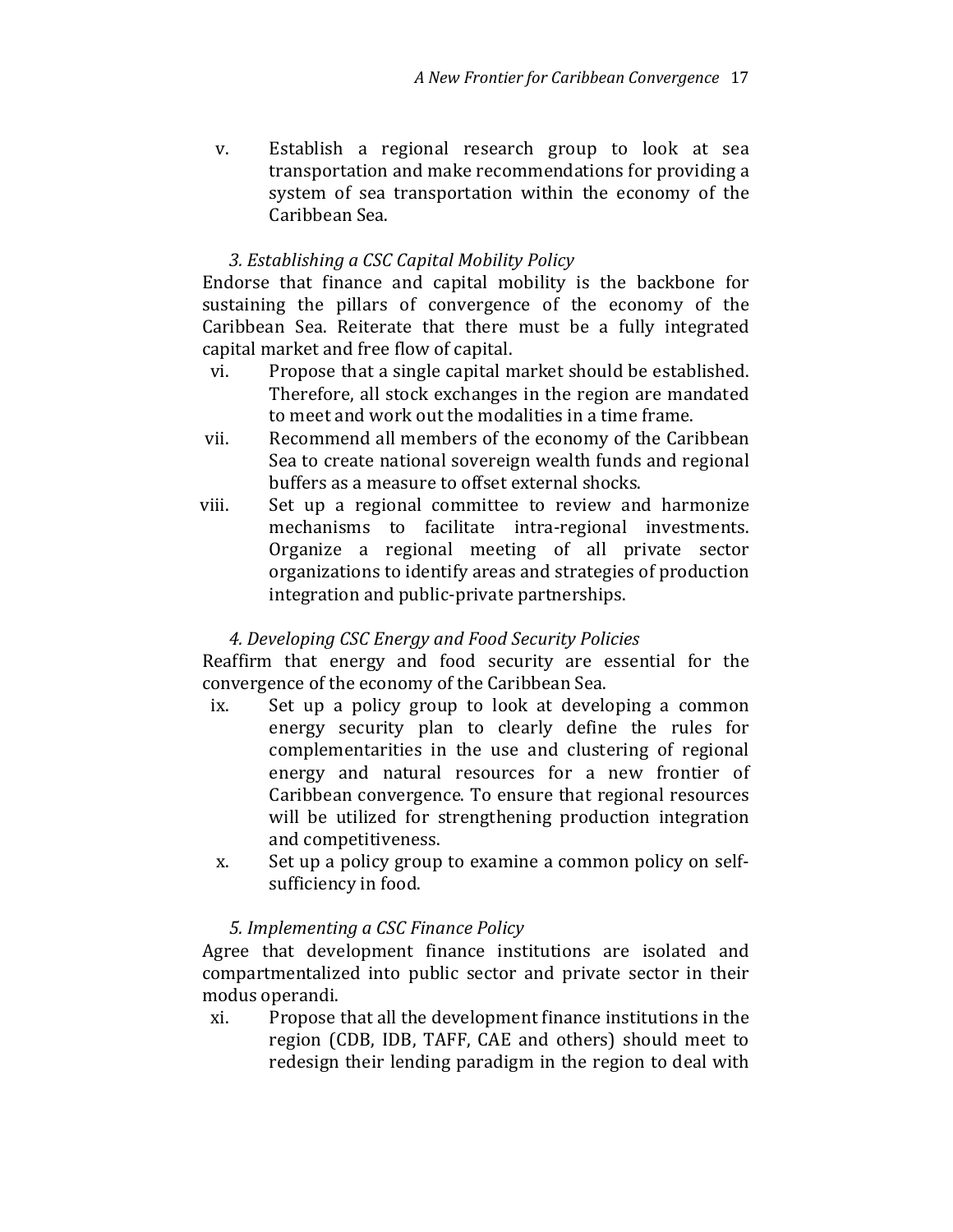the current problems and support the convergence process.

xii. To bring together development finance institutions to redefine the role of development finance that is sensitive and supportive to regional needs and the convergence process.

## 6. Monos Island Chaguaramas Declaration

The CARICOM Foreign Ministers, after having met and reviewed the document 'A New Frontier for Caribbean Convergence', hereby declare political support for actualizing the twelve-point action proposal. We unanimously commit to execute the above proposals with immediate effect with the goal of achieving Caribbean Convergence

# NOTES ON CONTRIBUTOR

Winston Dookeran is currently the Trinidad & Tobago Minister of Foreign Affairs, and one of the chairs of the editorial board of the Caribbean Journal of International Relations & Diplomacy. He is a distinguished economist with a wide range of experience as an academic and as a practitioner in both the Caribbean and International Institutions. He has long been a leading politician in Trinidad and Tobago, and has served as Acting Prime Minister on a number of occasions, as well as Minister of Finance. He has taught at the University of the West Indies, he has been a visiting academic at Harvard University, and he has also served as Governor of the Trinidad & Tobago Central Bank. He has written widely on issues of regional and global concern.

# NOTES

- <sup>1</sup> Dookeran, Winston & Malaki, Akhil, Leadership and Governance in Small States: Getting Development Right. Verlag Dr. Muller, Saarbrucken, Germany, 2008, pp. 149-156.
- <sup>2</sup> Alleyne, Dillon, 'Preliminary comments on the concept paper 'Introducing the Convergence Model of Integrated Production', Symposium to discuss the paper: 'Introduction to the Convergence Model of Integrated Production'. ECLAC Subregional Headquarters for the Caribbean, Trinidad and Tobago, May 9, 2013.
- <sup>3</sup> Caribbean Growth Forum. Trinidad and Tobago Chapter. May 8, 2013.
- <sup>4</sup> Ramphal, Sridath, 'Vision and leadership: The infinite unity of Caribbean needs'. In Ramphal, Sridath, Caribbean Challenges, Hansib Publications, London, 2012. pp. 157-173.
- <sup>5</sup> Dookeran, Winston, 'Caribbean Convergence: Revisiting Caribbean Integration'. Remarks for the Opening Ceremony, Caribbean Development Roundtable, Guyana, May 30, 2012.
- <sup>6</sup> Patterson, P.J. in his keynote speech at the book launch of Sir Sridath Ramphal's Caribbean Challenges on June 18, 2012, Jamaica.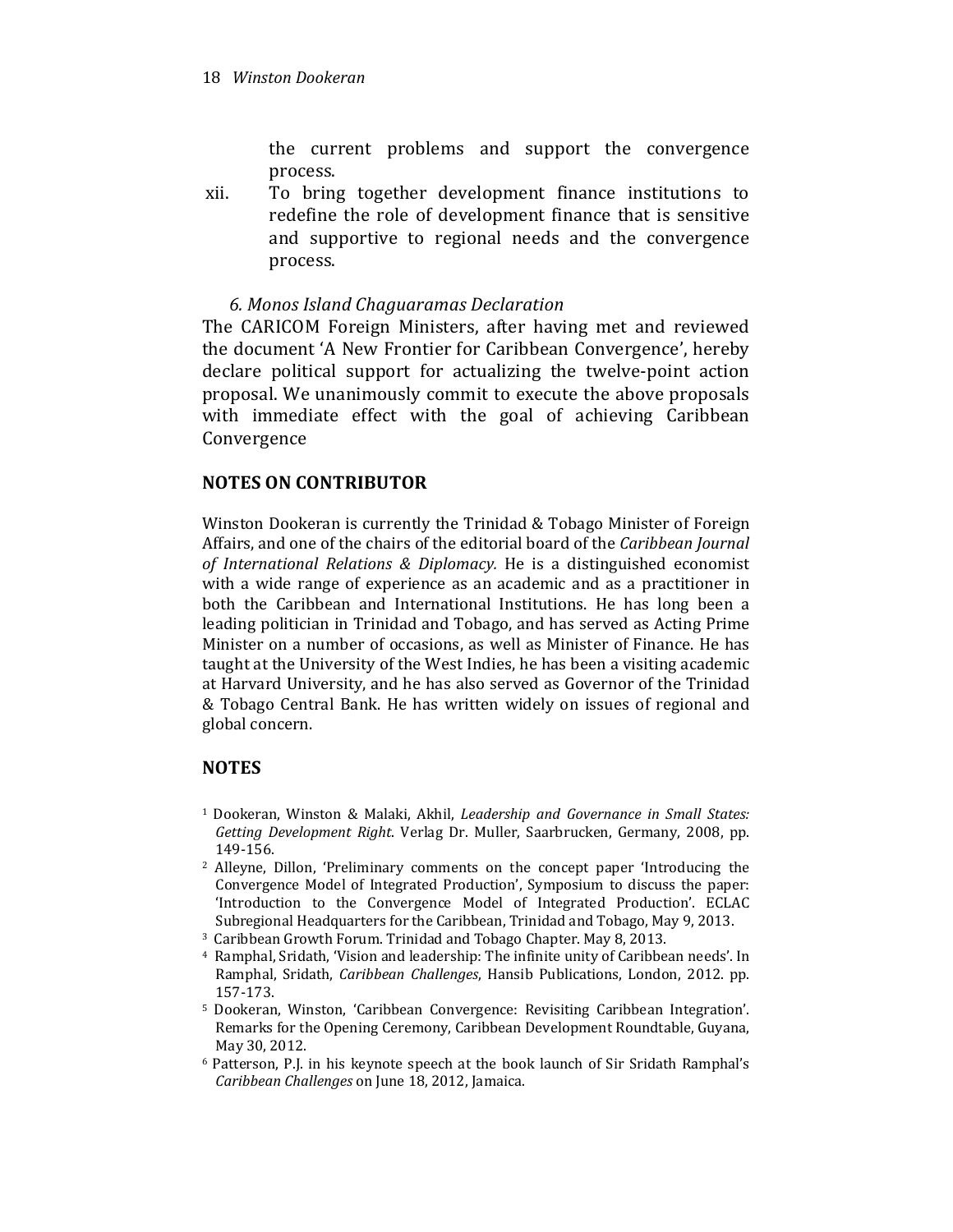- <sup>7</sup> Dookeran, Winston, Plenary Speech at the Caribbean Growth Forum Launch Event, June 18-19, 2012, Kingston, Jamaica.
- <sup>8</sup> Girvan, Norman, 'Caribbean Community: The Elusive Quest for Economic Integration'. CDB, 2010.
- <sup>9</sup> Benn, Dennis, 'Foreword'. In Ramphal, Shridath, Caribbean Challenges, Hansib Publications, London, 2012. pp. 11-14.
- <sup>10</sup> ECLAC, Opportunities for Convergence and Regional Cooperation. High Level Summit of Latin America and the Caribbean. February 21-23, 2010, Cancun, Mexico. ECALC, 'The politics of global financial regulation rulemaking'. ECLAC Brief 2012, Washington Office.
- <sup>11</sup> ECLAC, The Caribbean Forum: Shaping a Sustainable Development Agenda to Address the Caribbean Reality in the Twenty-first Century (Draft Report), Bogota, 5-6 March, 2013. Adam, M.F. and Niels, K., Practice Makes Perfect? The European Union's Engagement in Negotiations on a Post-2015 Framework for Development. DIIS Report 2013:04.
- <sup>12</sup> Andonova, L. B., 'Globalization, Agency, and Institutional Innovation: The Rise of Public-Private Partnerships in Global Governance'. Goldfarb Center Working Paper No. 2006-004.
- <sup>13</sup> ECLAC, 'The politics of global financial regulation rulemaking'
- <sup>14</sup> Bissessar, Kamala Persad, PM of the Republic of Trinidad & Tobago, at the UN General Assembly Thematic Debate: 'The UN and Global Economic Governance', April 15, 2013.
- <sup>15</sup> DIE, 'ACP-EU Relations beyond 2020: Exploring European Perceptions'. Briefing Paper # 11/2013, German Development Institute.
- <sup>16</sup> ACS, Fifth Summit of Heads of State and /or Government of the Association of Caribbean States (ACS). Draft Plan of Action, April 17, 2013.
- <sup>17</sup> ACS, Draft Declaration of Haiti. Preparatory Meeting for the VI Extraordinary Meeting of the ACS Ministerial Council, Peton Ville, Haiti, 23-24 April, 2013.
- <sup>18</sup> ECLAC, Opportunities for Convergence and Regional Cooperation.
- <sup>19</sup> Dookeran, Winston, Power, Politics and Performance: A Partnership Approach to Development. Ian Randle, 2012, Kingston.
- <sup>20</sup> ECLAC, Opportunities for Convergence and Regional Cooperation.
- <sup>21</sup> James, Vanus, 'Comments on the Convergence Model of Integrated Production'. Symposium to discuss the paper: 'Introduction to the Convergence Model of Integrated Production'. ECLAC Subregional Headquarters for the Caribbean, Trinidad and Tobago, May 9, 2013.
- <sup>22</sup> Gonzales, Anthony P, 'Assessment of the Convergence Model of Integrated Production'. Symposium to discuss the paper: 'Introduction to the Convergence Model of Integrated Production'. ECLAC Subregional Headquarters for the Caribbean, Trinidad and Tobago, May 9, 2013.
- <sup>23</sup> Dookeran, Winston, Introducing the Convergence Model of Integrated Production. Concept Paper presented at the Meeting of Regional Integration Bodies in the Margins of the UNECLAC, 7-9 March 2013, Bogota, Colombia. Dookeran, Winston, Address at the Trinidad and Tobago Manufacturers' Association 57th Anniversary Celebrations. April 2013.
- <sup>24</sup> Dookeran, Winston, Address at the Conference on Global Governance and Reform of the International Financial System: Impact on the Americas. OAS, Washington D.C. April 22, 2013.
- <sup>25</sup> Porter, Michael (1998), 'Cluster and the New Economics of Competitions'. In Harvard Business Review, Nov-Dec 1998.
- $26$  Dookeran, Winston, Introducing the Convergence Model of Integrated Production.
- 27 ECLAC, Opportunities for Convergence and Regional Cooperation.